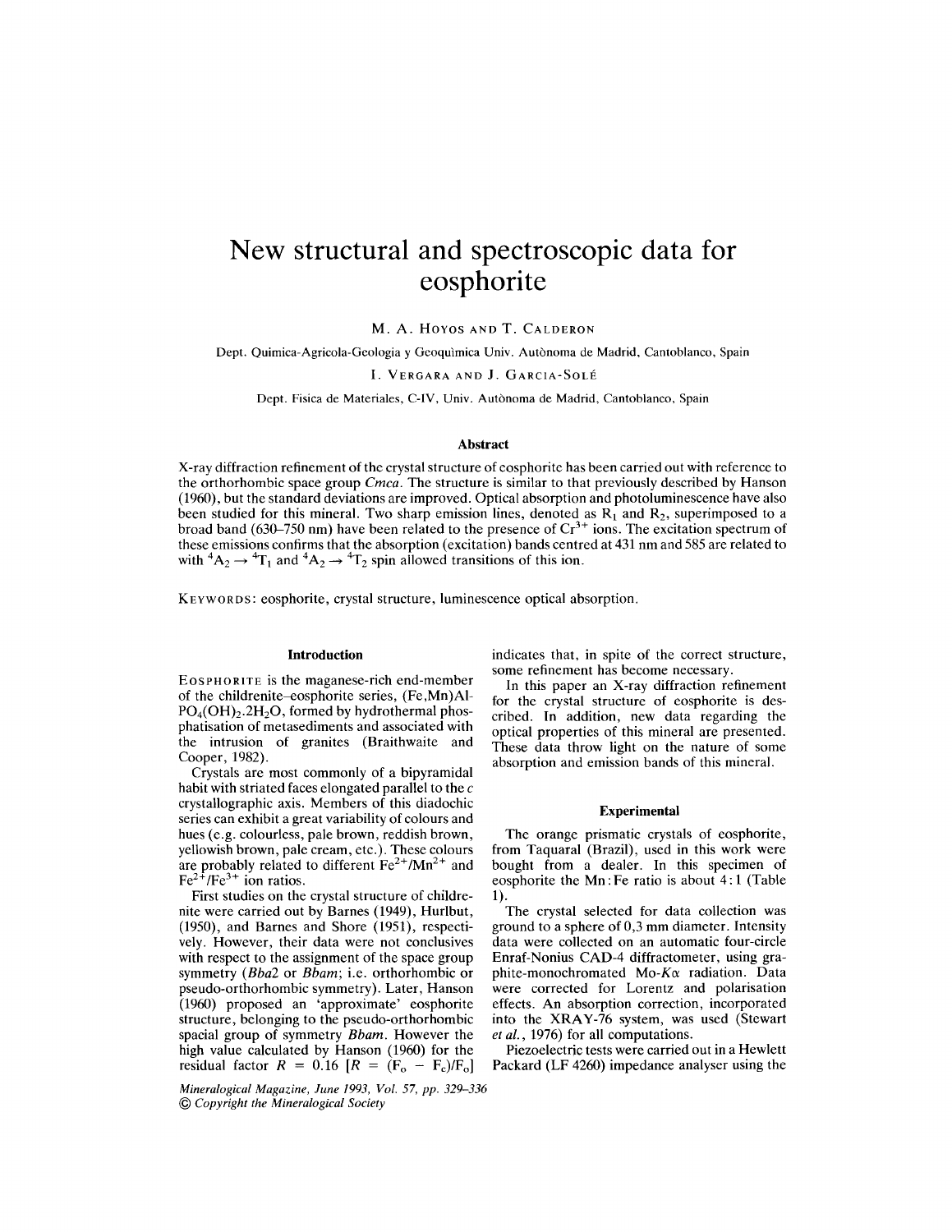M. A. HOYOS *ET AL.*

|              | ı                        | $\overline{a}$ | 3                | 4                              |
|--------------|--------------------------|----------------|------------------|--------------------------------|
| Fe (total)   | 24.30                    |                | 7.6              | 5,40                           |
| Мn           |                          | 23.99          | 13.4             | 19,45                          |
| Al           | 11.73                    | 11.78          | 10.9             | 10.18                          |
| $\mathbf{P}$ | 13,48                    | 13,53          | 13,30            | 14,15                          |
| Ca           |                          |                | 1,74             | 0,73                           |
| Mq           |                          |                | 0.6              | 0.36                           |
| Si           |                          |                |                  |                                |
| Na           |                          |                |                  |                                |
| cr           |                          |                |                  | $5.10^{-4}$ (*)                |
| Formula      | Ch                       | Eo             | $ch_{36}Bo_{64}$ | $\text{ch}_{24}\text{Bo}_{76}$ |
| 1.           | Childrenite theoretical. |                |                  |                                |
| 2.           | Eosphorite theoretical.  |                |                  |                                |

4. Sample used in this work.

Analysis of childrenites and eosphorites, wt.%.<br>Characterization of the chemical composition of our<br>eosphorite was carried out by means of A.A. (Atomic<br>Absorption spectrometry, Perkin Elmer 503).<br>(\*) The concentration of c

resonance frequency method. Optical studies were made in a polarising microscope using eosphorite prismatic sections.

Table 1 shows details of the chemical analysis of our eosphorite crystal, compared with other eosphorite-childrenite crystals.

Unpolarised optical absorption measurements were performed in a  $CARY-2400$  spectrophotometer. Samples of  $6 \times 4 \times 2$  mm<sup>3</sup> were cut perpendicularly to the  $c$  crystallographic axis and all faces were polished. Then the electric field of the light was perpendicular to the  $c$ -axis in all the spectra.

Photoluminescence (excitation-emission) spectra were measured in a Jobin Ivon, JY-3CS, spectrofluorimeter, with a resolution of 1 nm in emission.

#### Results and discussion

*X-Ray diffraction results.* The crystal data, experimental data, solution and refinement of structure, are shown in Table 2.

The structure was solved by the Patterson method, using successive Fourier syntheses, including the H atoms. The structure was refined using first an isotropic thermal parameter, and then an anisotropic parameter, for the nonhydrogen atoms. \* The H atoms were included in a mixed refinement with the isotropic thermal fixed parameter. The Mn/Fe population factor was considered to be the expected from the chemical analysis. Finally, the  $\hat{R}$  values obtained were  $R = 0.041$  and  $R_w = 0.054$ .

The scattering factors were corrected for anomalous dispersion using the values given in the International Tables for X-Ray Crystallography (1974).

The final Fourier synthesis difference was on peaks of  $0.5 e/A<sup>3</sup>$ . The calculated atomic positions are listed in Table 3. Heavy atoms that do not present standard deviations in Table 3 were considered to be fixed in the refinement, because they present special positions in the structure. No refinement was used for H atoms in the structure. It is considered that the agreement is quite good and then the described structure must be considered as correct.

The crystal structure is described with reference to the orthorhombic space group *Cmca* with  $a = 6.928(1), b = 10.445(1), c = 13.501(2)$  Å. The *Cmca* space group is the correct group while the *'Bdam'* one calculated by Hanson (1960) is not recognised in the International Tables (and should be *Bbcm* = *Cmca).* The doubts raised by

\* The anisotropic thermal parameters will be made available directly from the authors.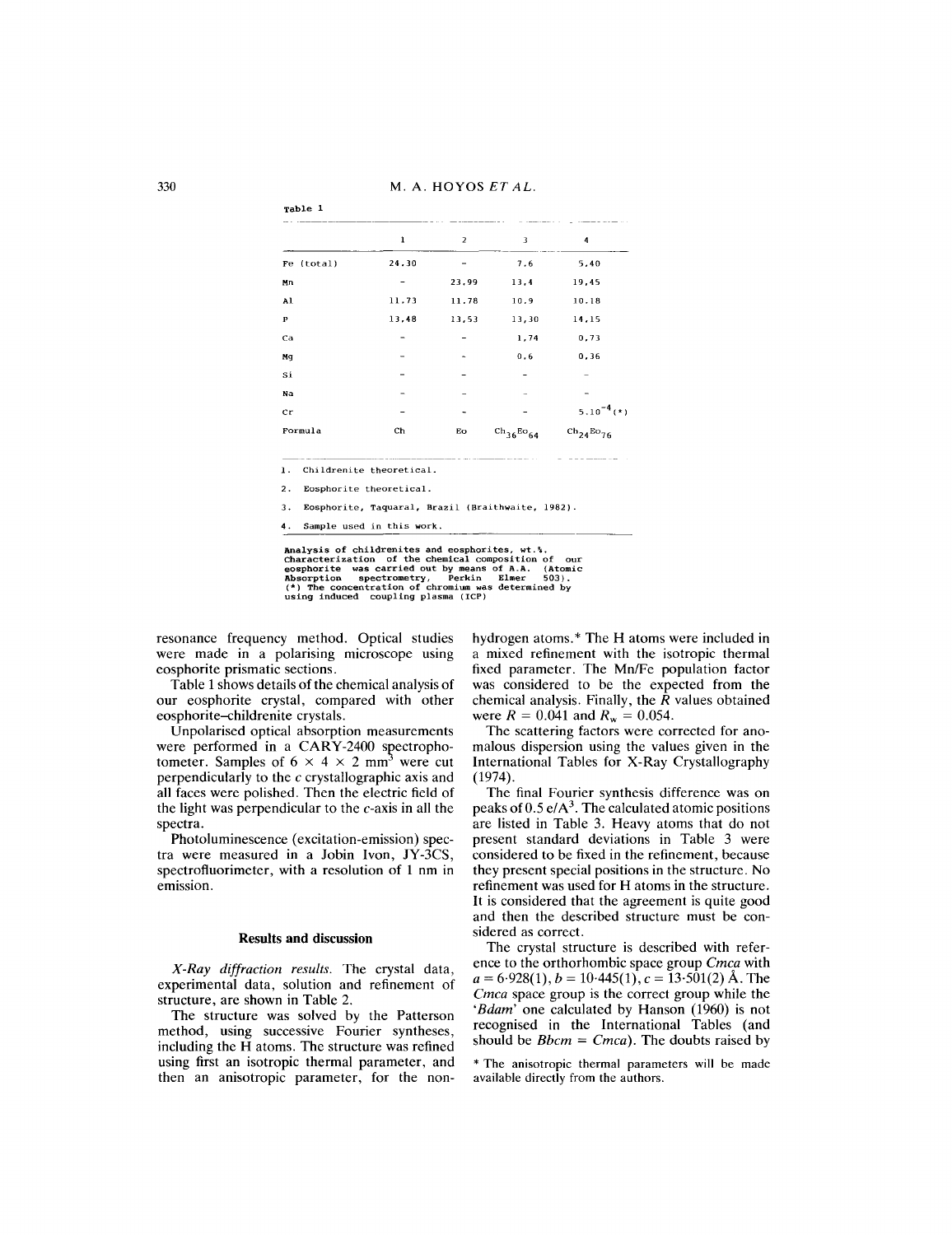1 min./reflex.

Variation : No

5323

```
Table 2
```

```
Crystal data
      Formula
      Crytal habit
      Symmetry
Unit cell determination:
      Unit cell dimensions
      Packing: V(A ), Z
            Dc(g.cm ), M, F(OOO)
            u(cm )(Fe, Mn)A1PO<sub>A</sub>(OH)<sub>2</sub>.2H<sub>2</sub>OSphere, 0.3 mm diameter
                                            Orthorombic, Cmca
                                            Least-squares fit from 45
                                            reflexions (
0 < 54 )
6.928(1), 10.445(1), 13.501(2)
                                            90. 90. 90.
                                            976.97(2), 8
                                            3.113, 228.921, 904
30.727
```
Experimental data

Technique

Number of reflexions Measured Independent

Observed Range of hkl Standard reflexions

Max-min transmission factors :

Solution and refinement

Solution Refinement H atoms Final F peaks Final R and Rw Computer and programs Scattering factors Anomalous dispersion

Patterson. L.S. on Fobs with 1 block Difference Fourier Synthesis

Four circle diffractometer: Nonius CAD4. Graphite oriented monochromator: K- 0< Mo, w/20 scans, up Omax. 60.

4976 (I > 20(1) criterion) o 18, 0 28, 0 34, (sin 0/ )mx. 1.54 2 reflexiones every 90 minutes

 $0.5 e/A$ 0.041, 0.054 VAX 750, XRAY76 , PARST. int. Tables for X-Ray Crystallogr<br>Int. Tables for X-Ray Crystallogr

Crystal data, experimental data, solution and refinement for the eosphorite crystal

| Table 3                             |                   |        |                                 |                          |  |
|-------------------------------------|-------------------|--------|---------------------------------|--------------------------|--|
| <b>ATOM</b>                         | Number in<br>cell | x      | y                               | $\mathbf{z}$             |  |
| (Mn, Fe)                            | 8                 | 0.2500 | 0.1333                          | 0.2500                   |  |
| P                                   | 8                 | 0.0000 | 0.3772                          | 0, 3334.                 |  |
| Al                                  | 8                 | 0,2500 | 0,2500                          | 0,0000                   |  |
| 0, (0)                              | 8                 | 0.0000 | $0,2656$ <sub>(2)</sub>         | $0,2584$ <sub>(1)</sub>  |  |
| $O_2(0)$                            | 8                 | 0.0000 | $0,0067$ <sub>(1)</sub>         | $0, 2195$ <sub>(1)</sub> |  |
| $0_3$ (H <sub>2</sub> O)            | 8                 | 0,0000 | 0,2522                          | $0,0492$ <sub>(1)</sub>  |  |
| $O_{\bullet}$ ((OH))                | 16                |        | $0,1801$ $(1)$ $0,1104$ $(1)$   | $0,4093, \ldots$         |  |
| $05$ (0 <sup><math>=</math></sup> ) | 16                |        | $0.3195_{(1)}$ , $0.1324_{(3)}$ | $0.6006$ <sub>co</sub>   |  |
| $H_2$ ( $H_2O$ )                    | 16                | 0,110  | 0.285                           | 0.080                    |  |
| $H_2$ (OH <sup>-</sup> )            | 16                | 0.182  | 0.035                           | 0,421                    |  |

Atomic positions

Hanson (1960) about the crystal system and space group symmetry for eosphorite were resolved by taking into account the intensities of the *hkl* and *hkl* reflections and the study of systematic absences. No differences in intensity were detected in this case. Because of this fact it can be suggested that, at least, our crystal does not belong to a monoclinic space group. Moreover, the reflections giving:  $hkl(h + \bar{k} = \text{even})$ ;  $h0l(l =$ even) and *hkO (h* = even), were observed. This fact indicates that the eosphorite can be unambiguously assigned to the *Cmca* symmetry group of the orthorhombic system.

To check the presence of a centre of symmetry and thus verifying whether or not the symmetry is lower than orthorhombic, additional experiments

~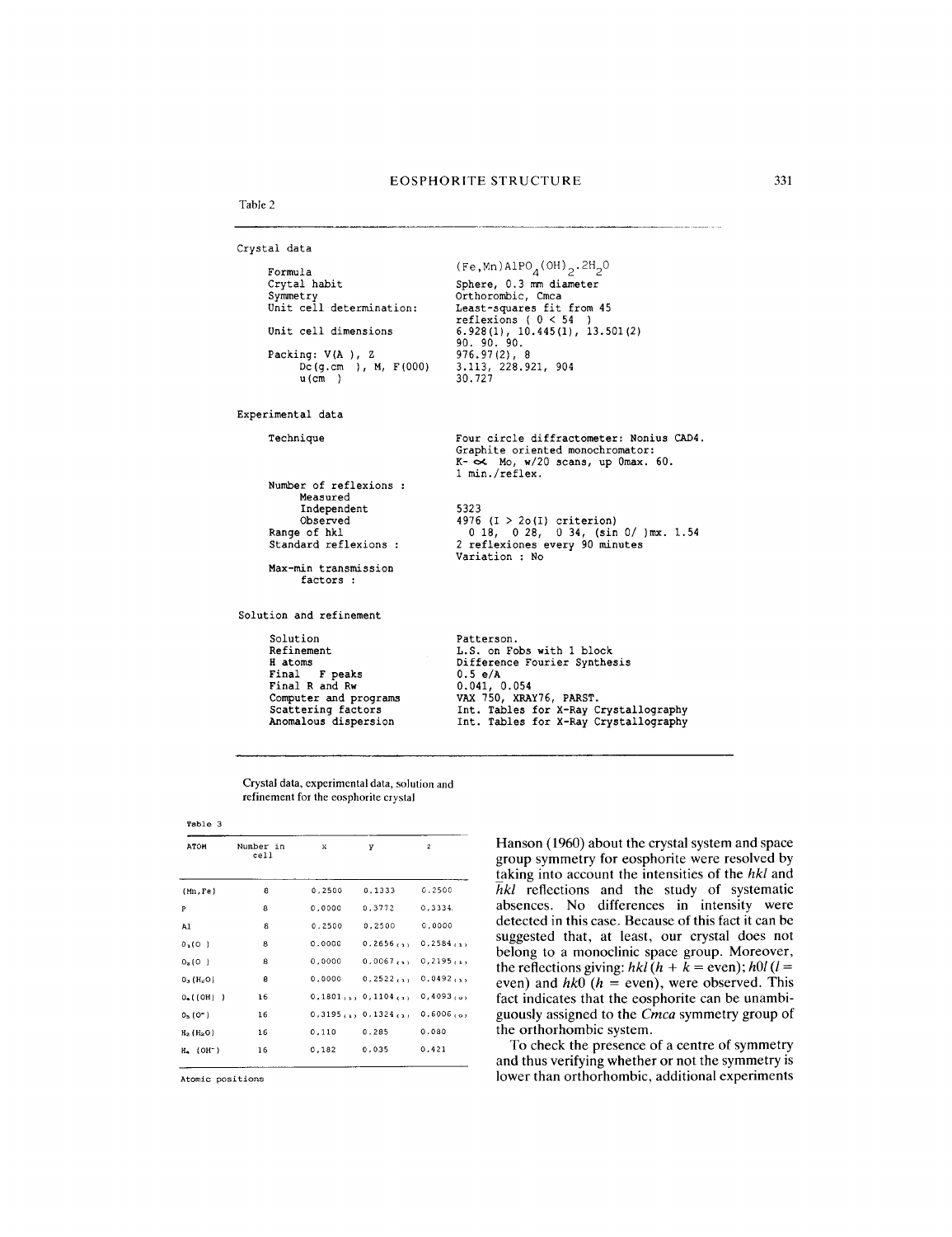were performed. These included a piezoelectricity test and some crystals-optics studies with a polarising microscope. The piezoelectricity test did not show evidence of activitiy in the frequency range from 100 to 1000 KHz. Thus the presence of a centre of symmetry can be assumed, and the *Cmca* orthorhombic space group of symmetry determined by X-ray diffraction is confirmed.

In relation with the crystal-optics experiments, straight extinction was observed in all cases and thus, again, no evidence of monoclinic symmetry was found.

Consequently it is possible to conclude that the symmetry is not lower than orthorhombic. All data obtained for eosphorite crystals indicate that the Cmca space group determined by X-ray diffraction is correct.

The calculated structure is equivalent to that described by Hanson (1960), but the standard deviations are improved. Now the structure can be considered as a system of linked polyhedra<br>assembled in the following way: in the following way:  $(Mn,Fe)O<sub>4</sub>(OH)<sub>2</sub> octahedra share opposite O-O$ edges to form a set of endless chains parallel to the *a*-axis;  $AIO<sub>2</sub>(OH)<sub>2</sub>(H<sub>2</sub>O)$  share opposite  $H<sub>2</sub>O$ corners to form a parallel set of chains. The two types of chain alternate, sharing OH corners to

form an infinite sheet. Adjacent sheets are held together by phosphorus cations in tetrahedral coordination with oxygen ions, forming a threedimensional network.

A section of this structure is shown in Fig. 1, and the appropriate atomic positions and interionic distances are given in Tables 3 and 4 respectively. It is evident that the (Mn,Fe) octahedra are somewhat distorted. The shared edge is considerably shorter than the others, suggesting a repulsion between neighbouring (Mn,Fe) cations. The other polyhedra are closer to a regular one (Figs. *2a* and *b).*

All the cation-anion distances are in good agreement with those found for similar coordination polyedra in other (AI,Fe)-phosphate compounds; King and Sengier-Roberts (1988).

The lengths of the hydrogen bonds, previously suggested by Hanson (1960), have been calculated according to the correct identification of the OH and  $H_2O$  groups. Thus the distances obtained for the  $O_3$ -H<sub>2</sub>-O<sub>5</sub> hydrogen bonds show that the  $O_3-O_5$  distance is shorter than the oxygenoxygen distances observed in the aluminium octahedron (Table 4), according to the expected effect of the H atoms on the  $O_3 - O_5$  oxygen atoms.

*Optical properties.* As previously mentioned



FIG. 1. *(a)* A section of the eosphorite structure showing the alternate chains of Al and Mn octahedra linked by OH groups. *(b)* Coordination polyhedra of the eosphorite structure.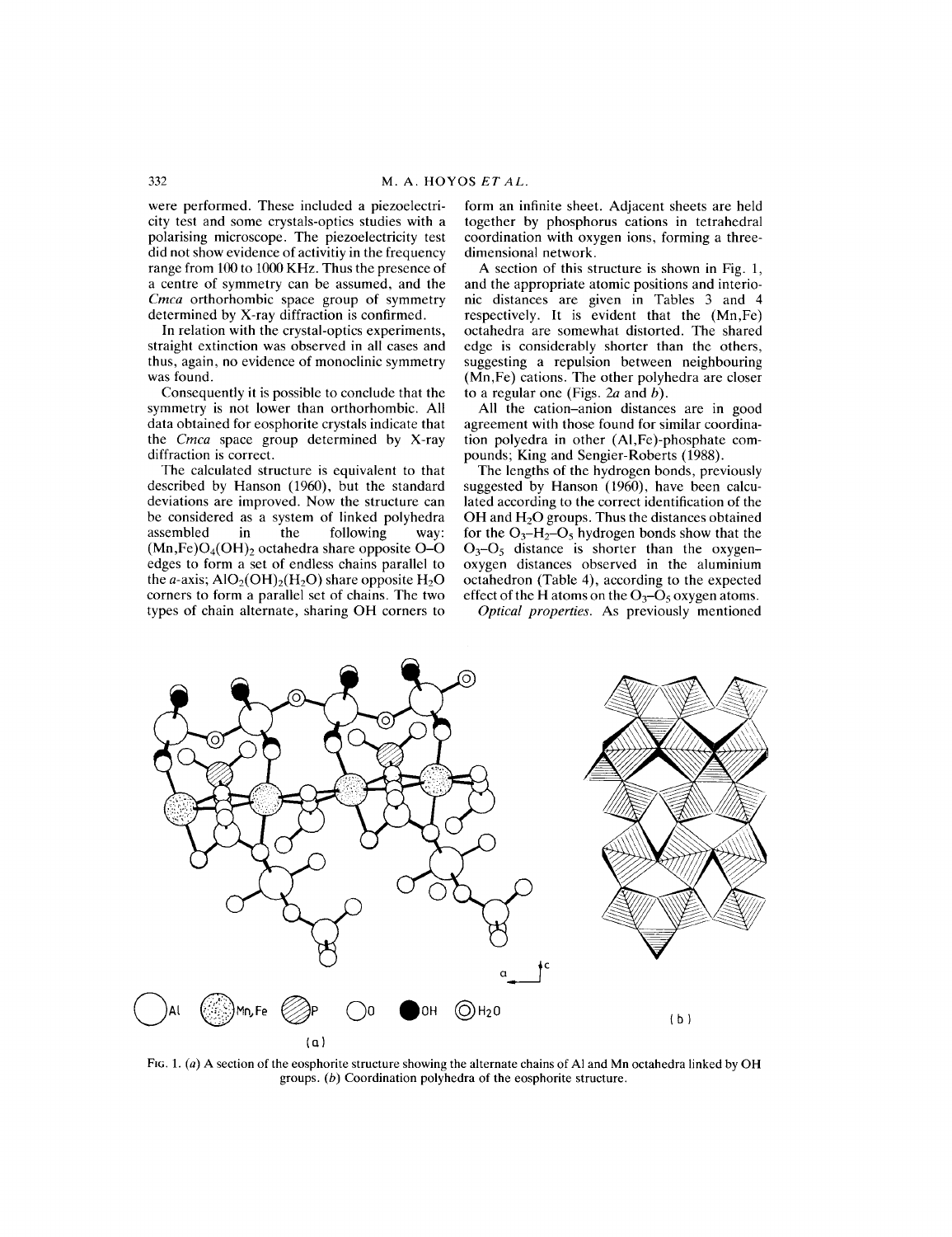## EOSPHORITE STRUCTURE 333

|                 | $(Mn, Fe)$ <sup>0</sup> . $(OH)_2$ octahedron      |                                   | $AIO2(OH)2(H2O)2 octahedron$              |
|-----------------|----------------------------------------------------|-----------------------------------|-------------------------------------------|
| $O_1 - O_2$     | $3,4714$ <sub>(a)</sub>                            | $0 - 0 -$                         | 2,6803(2)<br>$2,7239$ <sub>(3)</sub>      |
| $0 - 0.5$       | $2,7547$ <sub>(3)</sub>                            | $0 - 0.5$                         | $2,6142$ <sub>(3)</sub><br>2,6870(2)      |
| $O_1 - O_2$     | $2,8871$ <sub>(2)</sub><br>$3,5589$ <sub>(3)</sub> | $0 - 0.5$                         | $2,7670$ $(4)$<br>$2,6898$ <sub>(3)</sub> |
| $O_{2} - O_{2}$ | $3,5606$ <sub>(a)</sub>                            |                                   |                                           |
| $O_2 - O_4$     | $3,0181$ <sub>(3)</sub><br>$3,0490$ <sub>(3)</sub> |                                   |                                           |
|                 | $(Mn, Fe) - 01$ 2, 2186 (2)                        | $0a - A1$                         | $1,8551$ <sub>(2)</sub>                   |
|                 | $(Mn, Fe) - 02$ 2, 2176 (2)                        | $0 - \lambda 1$                   | $1,9647$ <sub>(2)</sub>                   |
|                 | $(Mn, Fe) - 0$ , 2,2175 (s)                        | $0s-Al$                           | $1,8935$ <sub>(2)</sub>                   |
|                 | PO. Tetrahedron                                    |                                   | Hydrogen bonds                            |
| $O_1 - O_2$     | $2,5359$ <sub>(2)</sub>                            | $03 - 05 = 2,6142$ <sub>(3)</sub> |                                           |
| $O_1 - O_5$     | $2,5145$ <sub>(2)</sub>                            | $0a-H_2$ 0,9333 (1)               |                                           |
| $0_{2} - 0_{5}$ | $2,5003$ <sub>(2)</sub>                            | $05-H2$ 1, 7112 (2)               |                                           |
| $O_B - O_B$     | $2,5010$ (a)                                       | $0a - H_2 - 0$ , 161,815,         |                                           |
| $P - O_1$       | $1,5440$ <sub>(1)</sub>                            |                                   |                                           |
| $P - O_2$       | 1,5296,11                                          |                                   |                                           |
| $P - O_m$       | $1,5388$ <sub>(2)</sub>                            |                                   |                                           |

Interionic distances

Table 4



FIG. 2. *(a)* Two Al<sub>2</sub>O<sub>2</sub>(OH)<sub>2</sub>H<sub>2</sub>O octahedra showing the arrangement of anion. *(b)* The most distorted MnO<sub>4</sub>(OI) octahedra, with the shared opposite  $O_1-O_2$  edges shorter than the other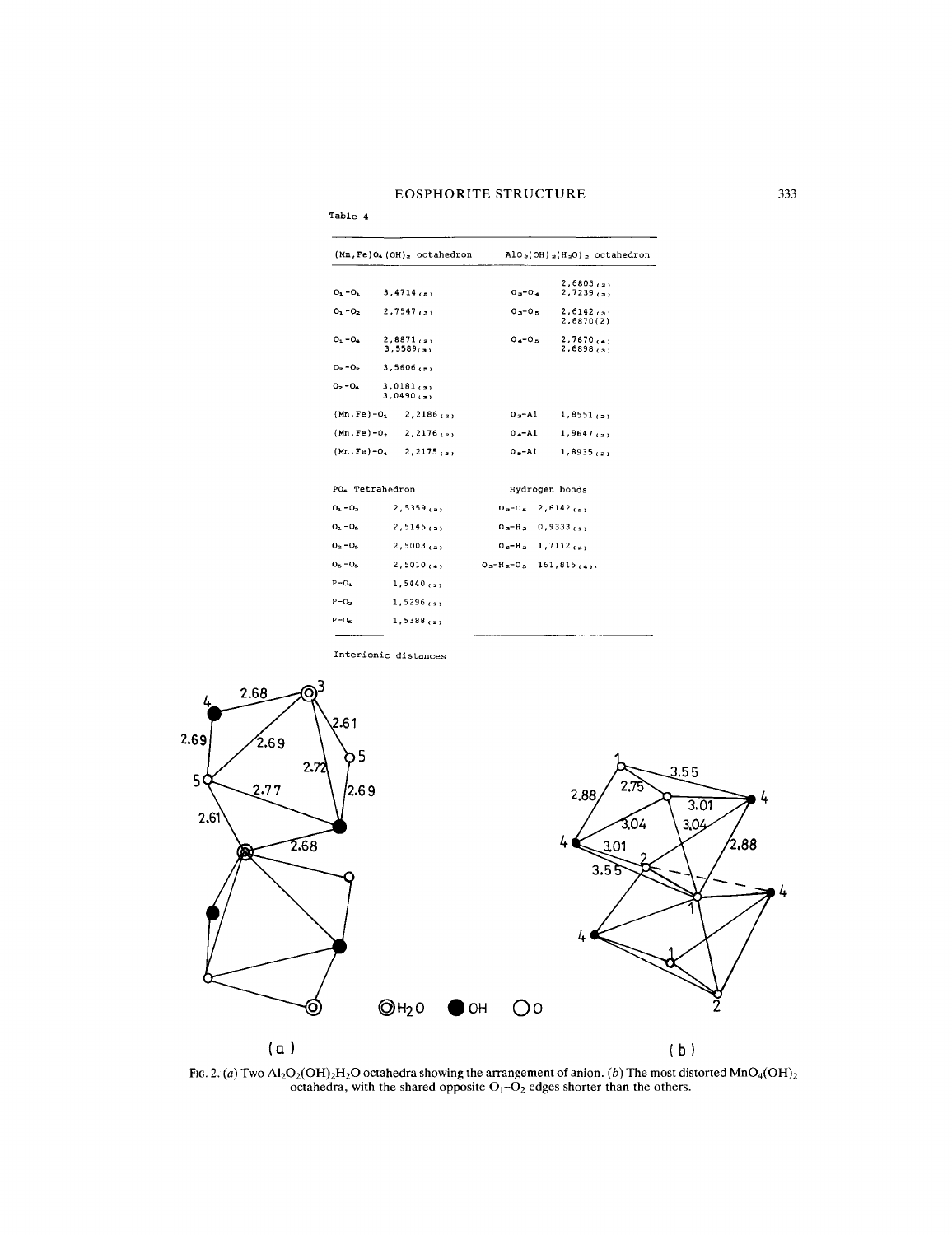the eosphorite crystals used in this work showed an orange colour, related to the high content of manganese (see Table 1). In fact, the UV-VIS absorption spectrum of our eosphorite (Fig. 3), measured in the 200–750 nm region at room temperature (RT), consists of bands at 400, 417, 462, 526 and 580 nm (from 350 nm a dramatical rise in the optical density is observed). These bands are due to  $Mn^{2+}$  and can be related (Table 5) to the <sup>6</sup>S  $\rightarrow$  <sup>4</sup>G(Eg),<sup>4</sup>G(A<sub>1g</sub>), <sup>4</sup>G(T<sub>2g</sub>),<sup>4</sup>G(T<sub>1g</sub>) transitions of this ion, in the cubic symmetry approximation (Aguilar and Osendi, 1982; Pappalardo *et al., 1983).*

Fig. *4a* shows the emission spectrum of our natural cosphorite crystal. This spectrum is unequivocally associated to  $Cr^{3+}$  ions (Vergar *et al.,* 1990). It shows two sharp lines, called Rj and  $R_2$ , associated with the two components of the  ${}^{2}E-{}^{4}A_{2}$  magnetic dipole transition. These two transitions occur as a consequence of a non-cubic crystal field which splits the  ${}^{2}E$  level. These bands are superimposed on a broad band which spans from 630 to 750 nm. This broad bands, which is lost at low temperatures, is related to the  ${}^4T_2 \rightarrow$  ${}^{4}A_{2}$  transition of the Cr<sup>3+</sup> ion, (Vergara *et al.*) 1990).

The photoluminescence results show that the typical visible emission spectrum of  $Mn^{2+}$  does not appear. This fact is probably due to the high content of manganese, together with the presence of other impurities (such as Fe) that can act as quenchers of the luminescence of the  $Mn^{2+}$  ion.

The excitation spectrum (Fig. *4b)* confirms that the photoluminescence of natural eosphorit crystals is caused by  $Cr^{3+}$  ions. It consists of two strong and structured bands centred at 431 nm and 585 nm. These two bands can be related to<br>the  ${}^{4}A_{2} \rightarrow {}^{4}T_{1}$  and  ${}^{4}A_{2} \rightarrow {}^{4}T_{2}$  spin-allowed transitions (Vergara *et al.,* 1990). It should be pointed out that the resolution of these bands in the absorption spectrum becomes difficult because they are masked by the absorption bands of the Mn<sup>2+</sup> ion. However the  ${}^{4}A_2 \rightarrow {}^{4}T_2$  (585 nm) band of  $Cr^{3+}$  can still be resolved in the absorption spectrum shown in Fig. 3.

No signal due to  $Mn^{2+}$  was detected in the excitation spectrum of this ion, so that energy transfer from  $Mn^{2+}$  to  $Cr^{3+}$  ions should be disregarded as a possible excitation mechanism. At the same time it should be pointed out that the emission and excitation spectra in Fig. *3a* and *b* are very similar to those reported by Powell *et al.*



Fig. 3. Absorption spectrum of eosphorite at room temperature  $(E \perp c)$ .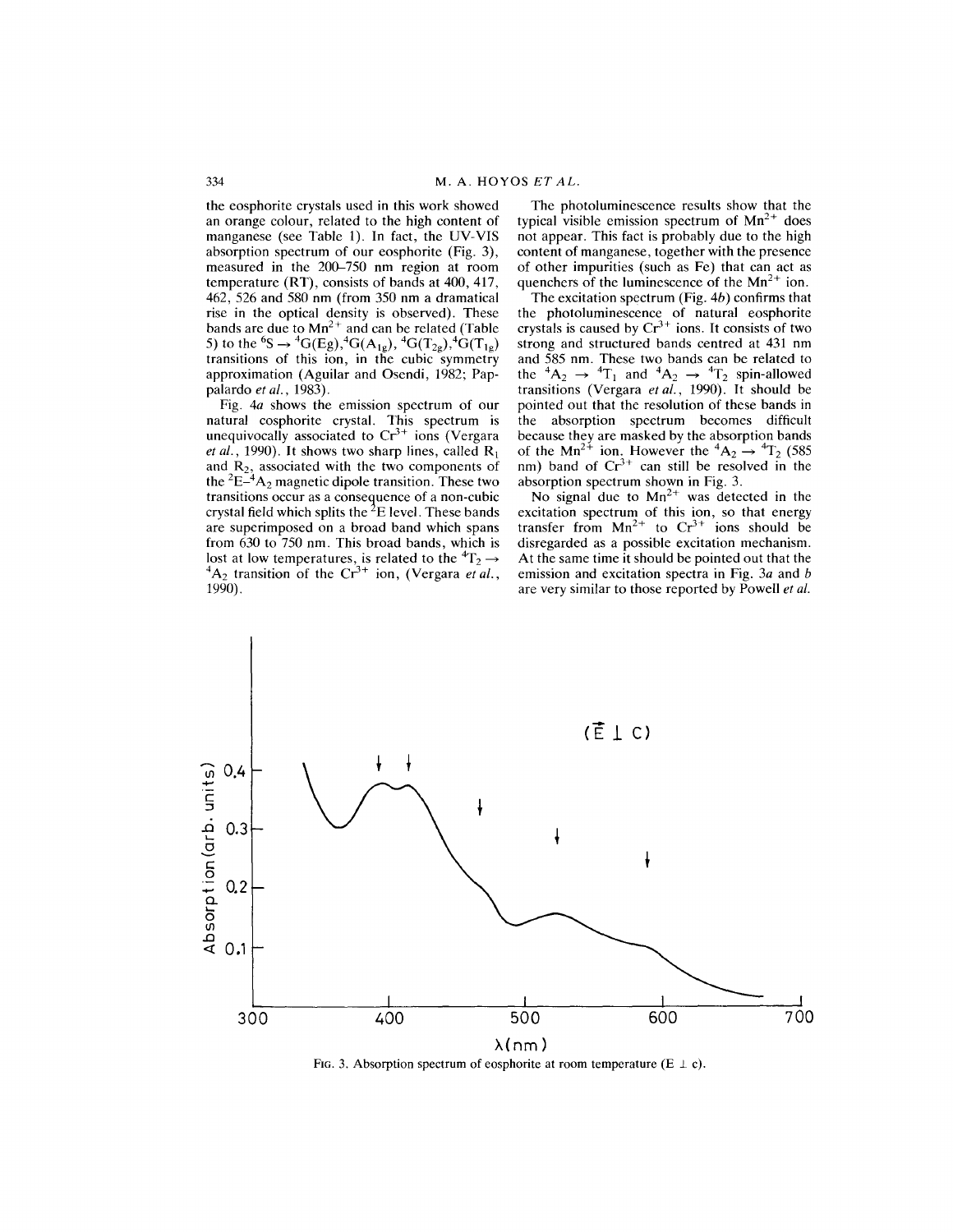| Table 5                   |                          |                             |            |
|---------------------------|--------------------------|-----------------------------|------------|
|                           | $CO_2$ Ca: Mn            | FAP:Sr, Mn                  | Eosphorite |
| Cubic Symmetry            | Aguilar et al.<br>(1982) | Pappalardo et al.<br>(1983) | this work  |
|                           | (a)                      | (b)                         | (c)        |
| $65 \leftarrow 10$        | 523                      | 500                         | 526        |
| $6_S$ ---> $4_{T_2}g$     | 426                      | 465                         | 462        |
| $A_{A_{1g}}$<br>$6S$ ---> | 407                      | 415                         | 417        |
| 4E<br>$6S$ --->           | 401                      | 406                         | 400        |
| $4_{T, g}$<br>$6g$ --->   | 358                      | 350                         |            |

Mn<sup>2+</sup> ion transition: (a) Mn<sup>2+</sup>-rich carbonate;<br>(b) Sr, Mn-Flourapatite; (c) Eosphorite. Data in nm



FIG. 4. (a) Emission spectrum of Cr<sup>3+</sup> in eosphorite natural crystals at room temperature. (b) Excitation spectrum of Cr<sup>3+</sup> in eosphorite at room temperature in the <sup>4</sup>A<sub>2</sub>  $\rightarrow$  <sup>4</sup>T<sub>1</sub>,4T<sub>2</sub> absorption range.

(1985) for the alexandrite  $(BeAl<sub>2</sub>O<sub>4</sub>: Cr<sup>3+</sup>)$  laser crystals. This fact makes this mineral a promising solid-state laser.

fluorescence (emission and excitation) bands are related to the presence of  $Cr^{3+}$  ions.

#### **Conclusions**

The crystal structure of eosphorite determined by Hanson (1960) has been confirmed but with greatly improved precision, which permitted determination of the hydrogen atom positions and refinement of the anisotropic temperature factors for the other atoms. No evidence of lower symmetry than the orthorhombic space group *Cmea* has been found.

#### References

Photoluminescence results reveal that the

- Aguilar, M. and Osendi, M. I. (1982) Fluorescence of Mn2+ in CaC03 *J. Luminescence,* 27, 365-77.
- Barnes, W. H. (1949) The unit cell and space group of childrenite. *Am. Mineral.,* 34, 12-18.
- -and Shore, V. C. (1951) The childrenite-eosphorite problem. Ibid., 36, 509-11.
- Braithwaite, R. S. W. and Cooper, B. V. (1982) Childrenite in South-West England. *Mineral. Mag.,* 46, 119-26.